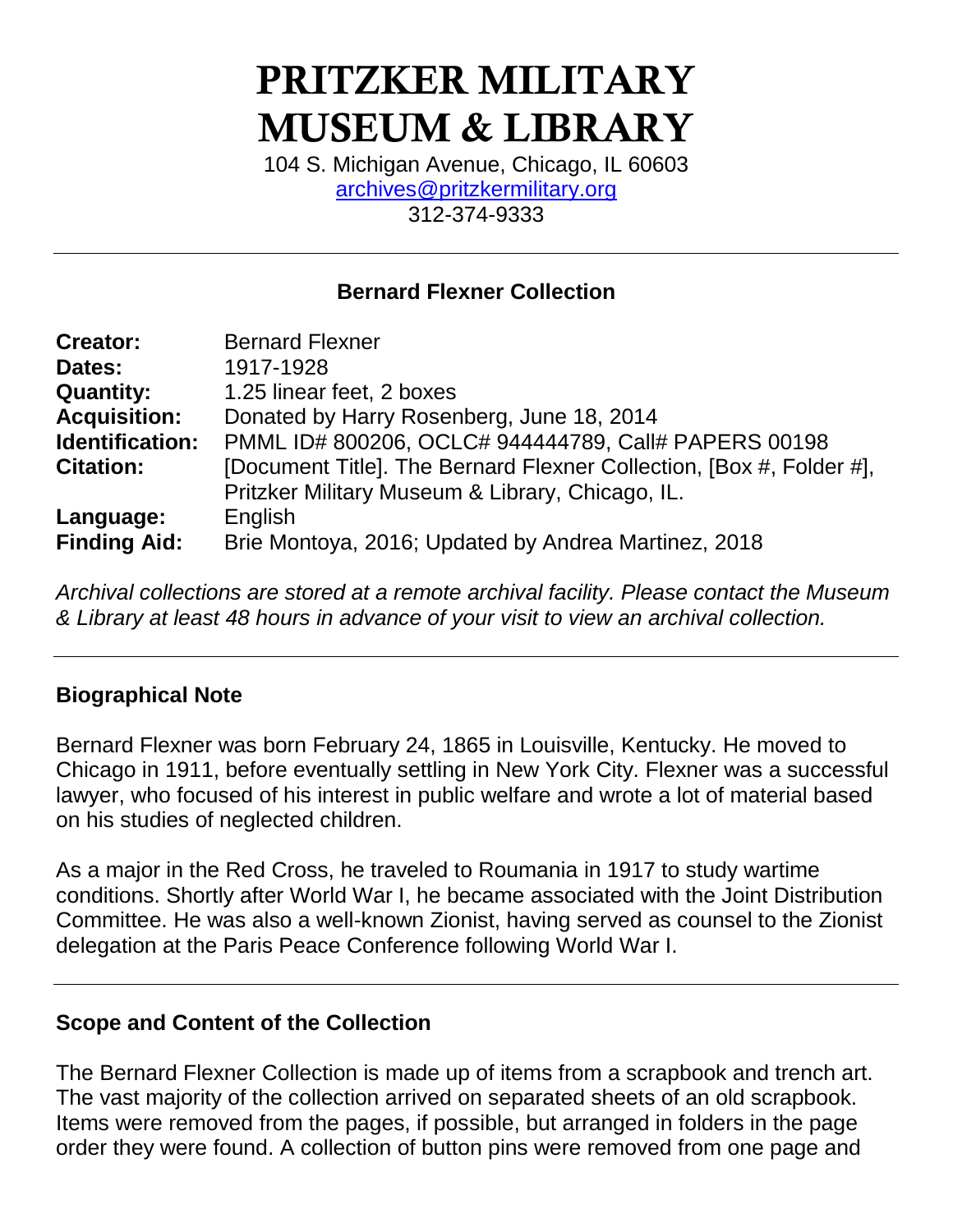arranged in their own tray. The vast majority of this collection pertains to Flexner's visit to Roumania in 1917 as a member of the Red Cross.

#### **Arrangement**

Parts of the collection arrived in a discernable order. While items have been removed from pages in the original scrapbook, staff has kept them in original order when able. Other items have been arranged, as needed, by museum staff. The collection consists of two series:

#### **Series One: Scrapbook**

This series includes items that were attached to pages and tucked between pages of a scrapbook detailing Flexner's visit to Roumania with the Red Cross in 1917. Other items in the scrapbook pertain to the Henderson County, Kentucky branch of the Red Cross. Button pins found in the scrapbook have been separated and arranged in their own tray. An oversized bulletin is included, but has also been placed in a separate box.

#### **Series Two: Trench Art**

This series includes pieces of trench art and a keychain made from a 5-franc coin. The trench art items have been separated and placed in Memorabilia. The keychain has been placed in the tray with items from Series One.

#### **Rights**

Copyrights held by Harry Rosenberg were transferred to the Pritzker Military Museum & Library. All other rights are held by the author or publisher. Users assume responsibility for following copyright laws as established by US Code Title 17.

#### **Separations**

| <b>Item ID</b> | Call<br><b>Number</b> | <b>Description</b>                                                                                                                                                  | Location |
|----------------|-----------------------|---------------------------------------------------------------------------------------------------------------------------------------------------------------------|----------|
| 800206025      |                       | French flag pin - one side has the seal of a<br>women hugging a child, the other side says<br>"Journee de L'Orphelinat Armees"; removed<br>from page 3 of scrapbook | Trays    |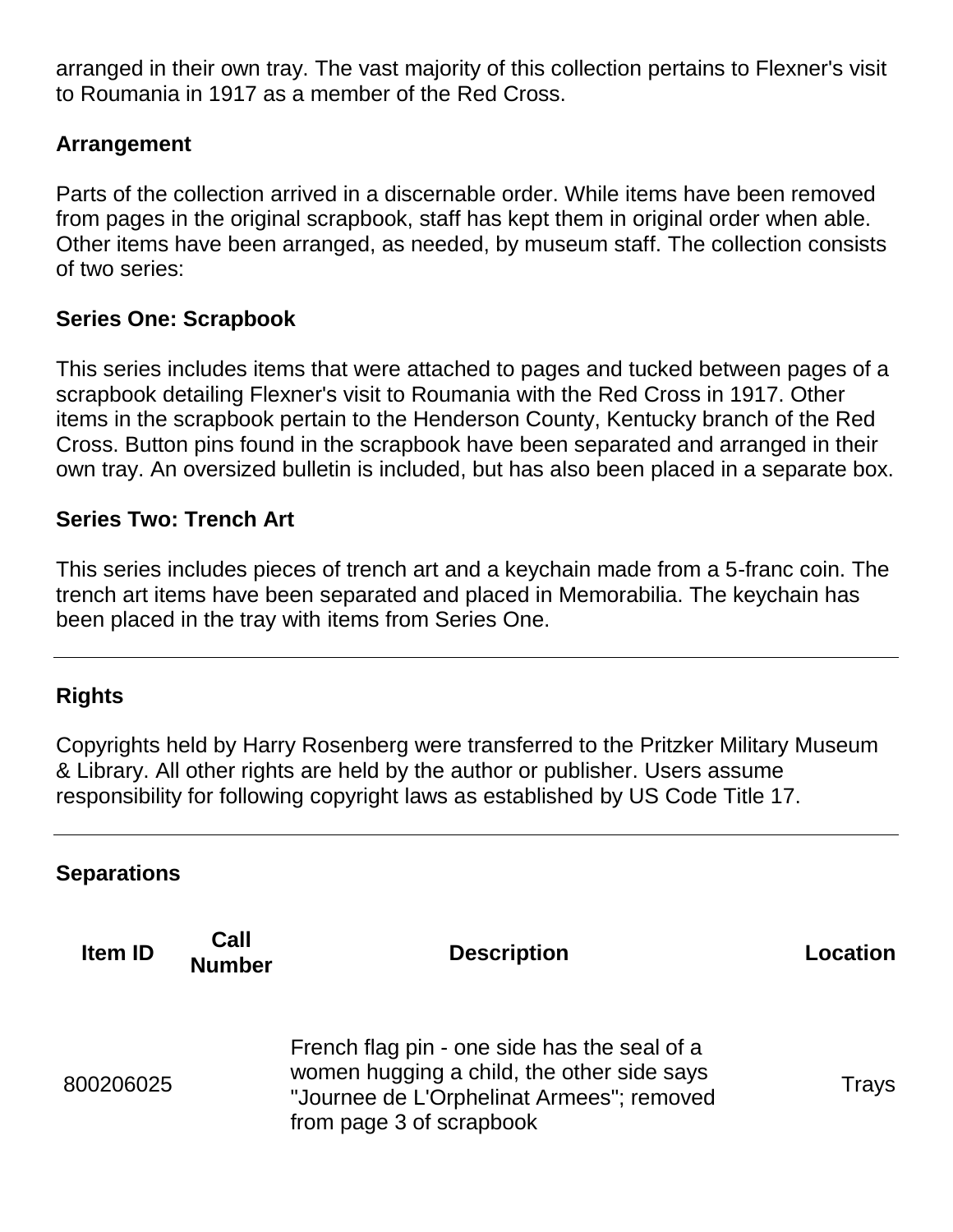| 800206026 | Button insert labeled "Volunteer" and "Slip<br>inside of Fourth Liberty Loan Button";<br>removed from page 3 of scrapbook | Trays        |
|-----------|---------------------------------------------------------------------------------------------------------------------------|--------------|
| 800206027 | Button pin - Fourth Liberty Loan; removed<br>from page 3 of scrapbook                                                     | <b>Trays</b> |
| 800206028 | Button pin - Fourth Liberty Loan; removed<br>from page 3 of scrapbook                                                     | <b>Trays</b> |
| 800206029 | Button pin - American Red Cross emblem;<br>removed from page 3 of scrapbook                                               | <b>Trays</b> |
| 800206030 | Button pin - American Committee Relief in<br>Near East; removed from page 3 of<br>scrapbook                               | Trays        |
| 800206031 | Button pin - American Red Cross 1920;<br>removed from page 3 of scrapbook                                                 | <b>Trays</b> |
| 800206032 | Button pin - American Jewish War Relief;<br>removed from page 3 of scrapbook                                              | <b>Trays</b> |
| 800206033 | Button pin - Third Liberty Loan Volunteer;<br>removed from page 3 of scrapbook                                            | <b>Trays</b> |
| 800206034 | Button pin - American Red Cross 1919;<br>removed from page 3 of scrapbook                                                 | <b>Trays</b> |
| 800206035 | Button pin - War Savings Service; removed<br>from page 3 of scrapbook                                                     | <b>Trays</b> |
| 800206036 | Button pin - Woman's Liberty Loan<br>Committee; removed from page 3 of<br>scrapbook                                       | Trays        |
| 800206037 | Button pin - U.S. flag; removed from page 3<br>of scrapbook                                                               | <b>Trays</b> |
| 800206038 | Button pin - Victory Girls; removed from page<br>3 of scrapbook                                                           | Trays        |
| 800206039 | Button pin - The Salvation Army; removed<br>from page 3 of scrapbook                                                      | <b>Trays</b> |
| 800206040 | Button pin - Liberty Loan with button insert;<br>removed from page 3 of scrapbook                                         | <b>Trays</b> |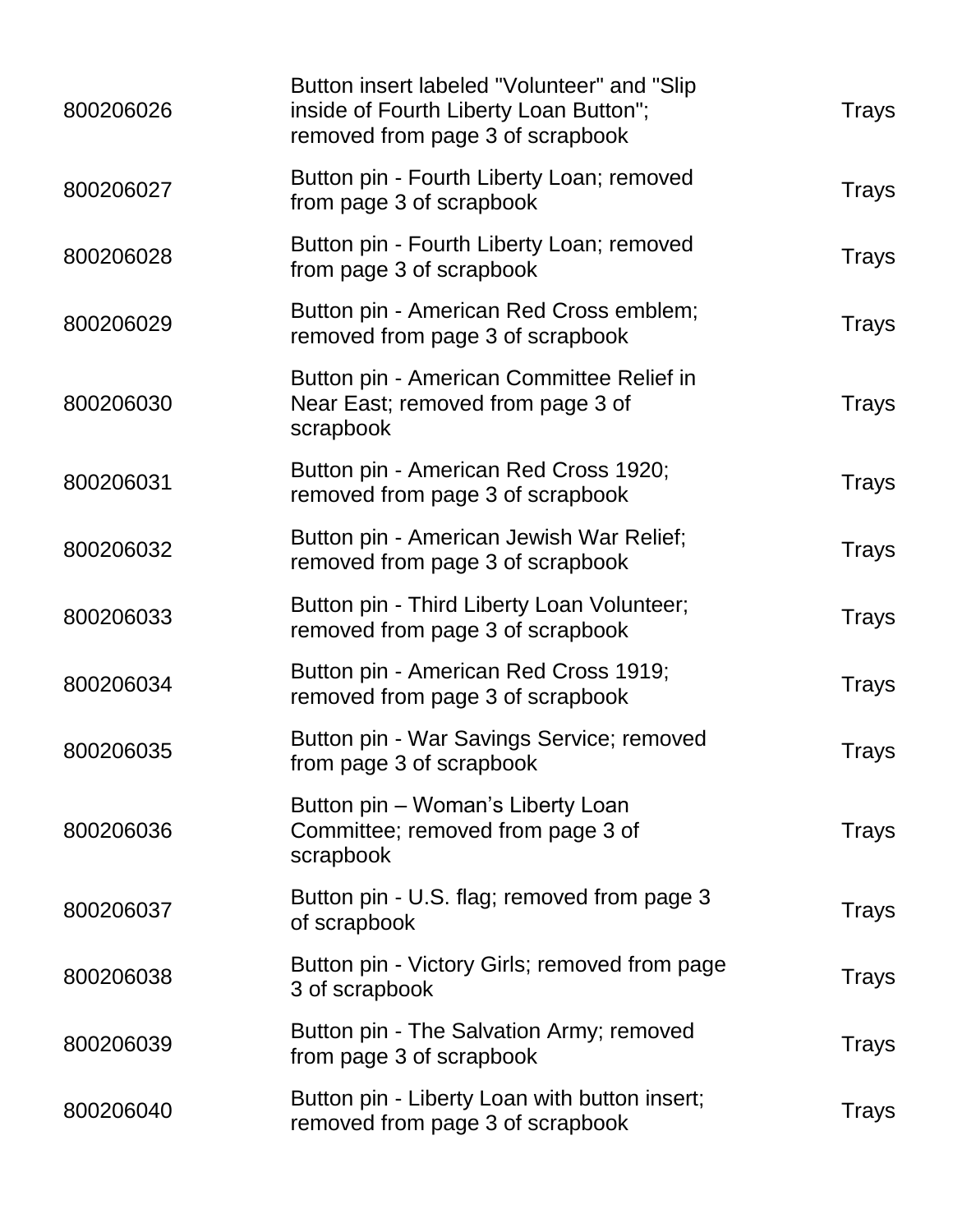| 800206041 | Victory Liberty Loan medal and ribbon;<br>removed from page 3 of scrapbook                                               | Trays              |
|-----------|--------------------------------------------------------------------------------------------------------------------------|--------------------|
| 800206042 | Keychain - 5 francs, engraved with "H.N.<br>Rosenberg" and "A.E.F." (American<br>Expeditionary Forces) on the other side | Trays              |
| 800206043 | Trench art - WWI shell casing "1914-18<br>Meuse Argonne"                                                                 | <b>Memorabilia</b> |
| 800206044 | Trench art - WWI shell casing "Marne<br>Chateau Thierry"                                                                 | <b>Memorabilia</b> |
| 800206045 | WWI shell and casing marked 37-85 PDPs<br>187 9.17 (produced 9/1917)                                                     | Memorabilia        |
| 800206046 | WWI shell and casing marked 37-85 PDPs<br>331 9.17 (produced 9/1917)                                                     | <b>Memorabilia</b> |
|           |                                                                                                                          |                    |

### **Key Subjects**

This collection is indexed under the following headings in the Library's online catalog. Researchers interested in materials about related topics, persons, or places should search the catalog using these subject headings.

#### **Subjects**

American National Red Cross. World War, 1914-1918 -- Art and the war. World War, 1914-1918 -- Romania.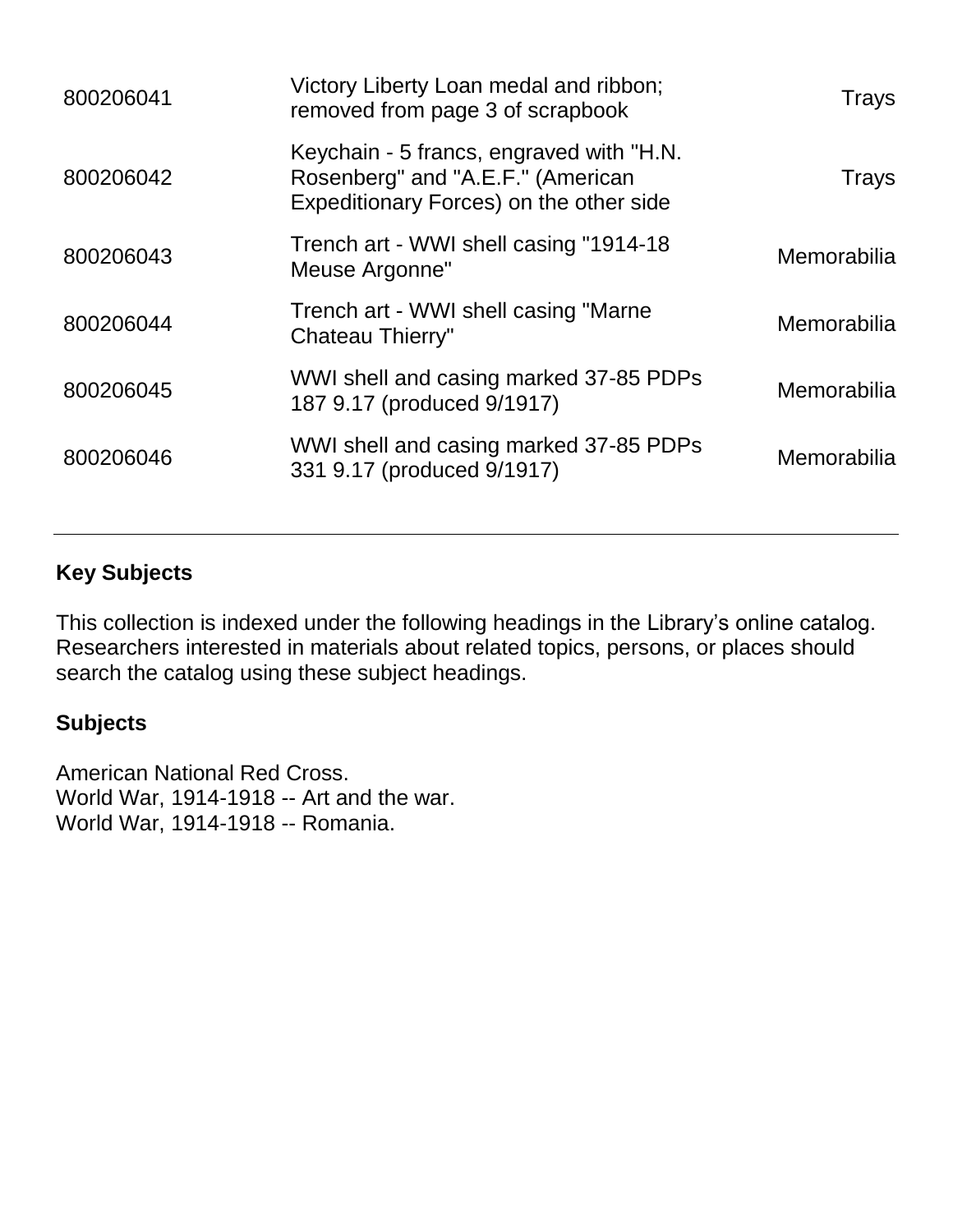## **Container List**

|   | <b>Box Folder</b> | Item ID#  | <b>Title</b>                                                                                                                                                                                                                                                                                                                                                                                                                                                                                                                                                 | <b>Dates</b>          |
|---|-------------------|-----------|--------------------------------------------------------------------------------------------------------------------------------------------------------------------------------------------------------------------------------------------------------------------------------------------------------------------------------------------------------------------------------------------------------------------------------------------------------------------------------------------------------------------------------------------------------------|-----------------------|
|   |                   |           | Series 1: Scrapbook                                                                                                                                                                                                                                                                                                                                                                                                                                                                                                                                          | 1917-1919,<br>c. 1928 |
| 1 | 1                 |           | <b>Scrapbook</b>                                                                                                                                                                                                                                                                                                                                                                                                                                                                                                                                             | 1917                  |
|   |                   | 800206001 | Page 1 - titled "Red Cross Commission to<br>Roumania. Aug. - Dec. 1917" with four<br>photographs and name plate of Major<br>Bernard Flexner; photographs include<br>headshot of Flexner captioned "On<br>Passport.", Flexner standing in uniform,<br>Flexner standing in outside a train with four<br>men captioned "En route to Vancouver.<br>Taken by Wells." and group in front of a<br>pagoda captioned "Nikko, Japan." on the<br>front and "[unknown] one of the only gates<br>of the Temple. The commission and a<br>family of Roumanians" on the back | $8/1917 -$<br>12/1917 |
|   |                   | 800206002 | Page 2 - three photographs, including a<br>group of people standing in front of the<br>"Red Cross Headquarters Tokio", a<br>headshot signed Bernard Flexner, and a<br>group of men in uniform standing next to a<br>group of women                                                                                                                                                                                                                                                                                                                           | n.d.                  |
|   | $\mathbf 2$       |           | <b>Scrapbook</b>                                                                                                                                                                                                                                                                                                                                                                                                                                                                                                                                             | 1918                  |
|   |                   | 800206003 | Page 3 - letter to Mrs. Julius Bauldauf from<br>the Liberty Loan Organization selecting her<br>as a member, "Fatherless Children of<br>France" paper, American Defense Society<br>for Fatherless Children of France stamp,<br>photograph of a woman                                                                                                                                                                                                                                                                                                          | 3/8/1918              |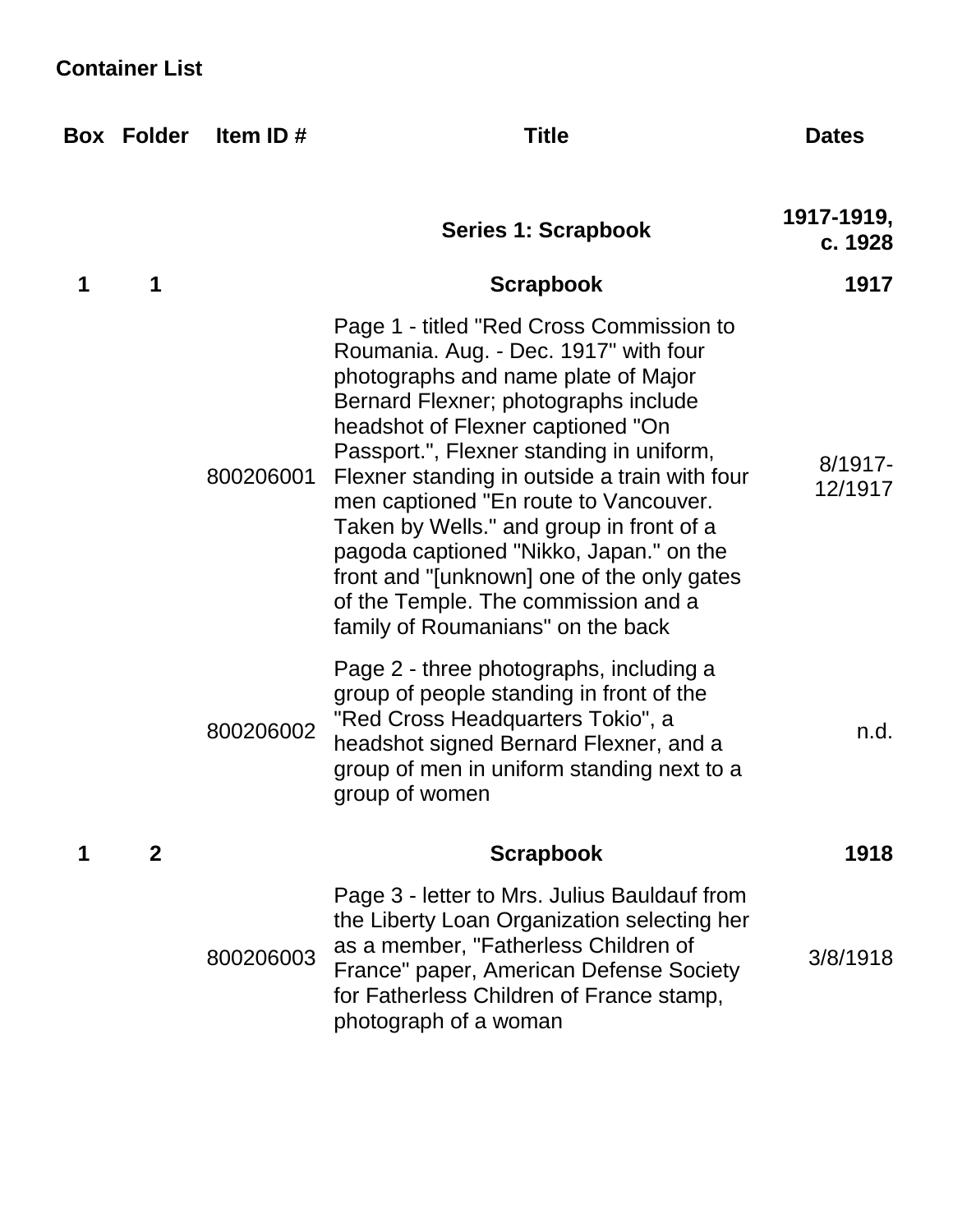|   |   | 800206004 | Page 4 - invitation to Charles P. Schwartz<br>for Flexner's speech "How America Can<br>Help Russia and Roumania" at Hotel<br>Morrison on 3/2/1918, invitation to Flexner's<br>speech at St. Mark's Men' Club on October<br>7, announcement of Flexner's speech<br>"Roumania and the War" at the Union<br>League Club on January 5 | c. $3/2/1918$             |
|---|---|-----------|-----------------------------------------------------------------------------------------------------------------------------------------------------------------------------------------------------------------------------------------------------------------------------------------------------------------------------------|---------------------------|
| 1 | 3 |           | <b>Scrapbook</b>                                                                                                                                                                                                                                                                                                                  | 1917, 1918                |
|   |   | 800206005 | Page 5 - postcard with the R.M.S.<br>Mauretania on the front to Mrs. Julius<br>Bauldauf from Flexner, invitation to Flexner<br>from Lord Rothschild for dinner with Emir<br>Feisel on 12/21/1918, note from Herbert<br>Samuel dated 12/22/1918                                                                                    | 12/10/1918-<br>12/22/1918 |
|   |   | 800206006 | Page 6 - the Union League Club of<br>Chicago's statement on buying United<br><b>States Government Bonds of the Second</b><br>Liberty Loan                                                                                                                                                                                         | c. 1917                   |
| 1 | 4 |           |                                                                                                                                                                                                                                                                                                                                   | 1917, 1918,               |
|   |   |           | <b>Scrapbook</b>                                                                                                                                                                                                                                                                                                                  | c. 1928                   |
|   |   |           | Page 7 - The Tenyo Wireless news for<br>11/29/1917, copy of a cable to Flexner from<br>800206007 Queen Marie of Roumania thanking him for<br>dedication to the cause of her country<br>(11/27/1918)                                                                                                                               | 11/29/1917-<br>11/27/1918 |
|   |   | 800206008 | Page 8 - Philadelphia College of Pharmacy<br>32nd Alumni Reception for the Class of<br>1896 booklet                                                                                                                                                                                                                               | c. 1928                   |
| 1 | 5 |           | <b>Scrapbook</b>                                                                                                                                                                                                                                                                                                                  | 1918                      |
|   |   | 800206009 | Page 9 - Division of Four Minute Men<br>bulletin number 31                                                                                                                                                                                                                                                                        | 5/27/1918                 |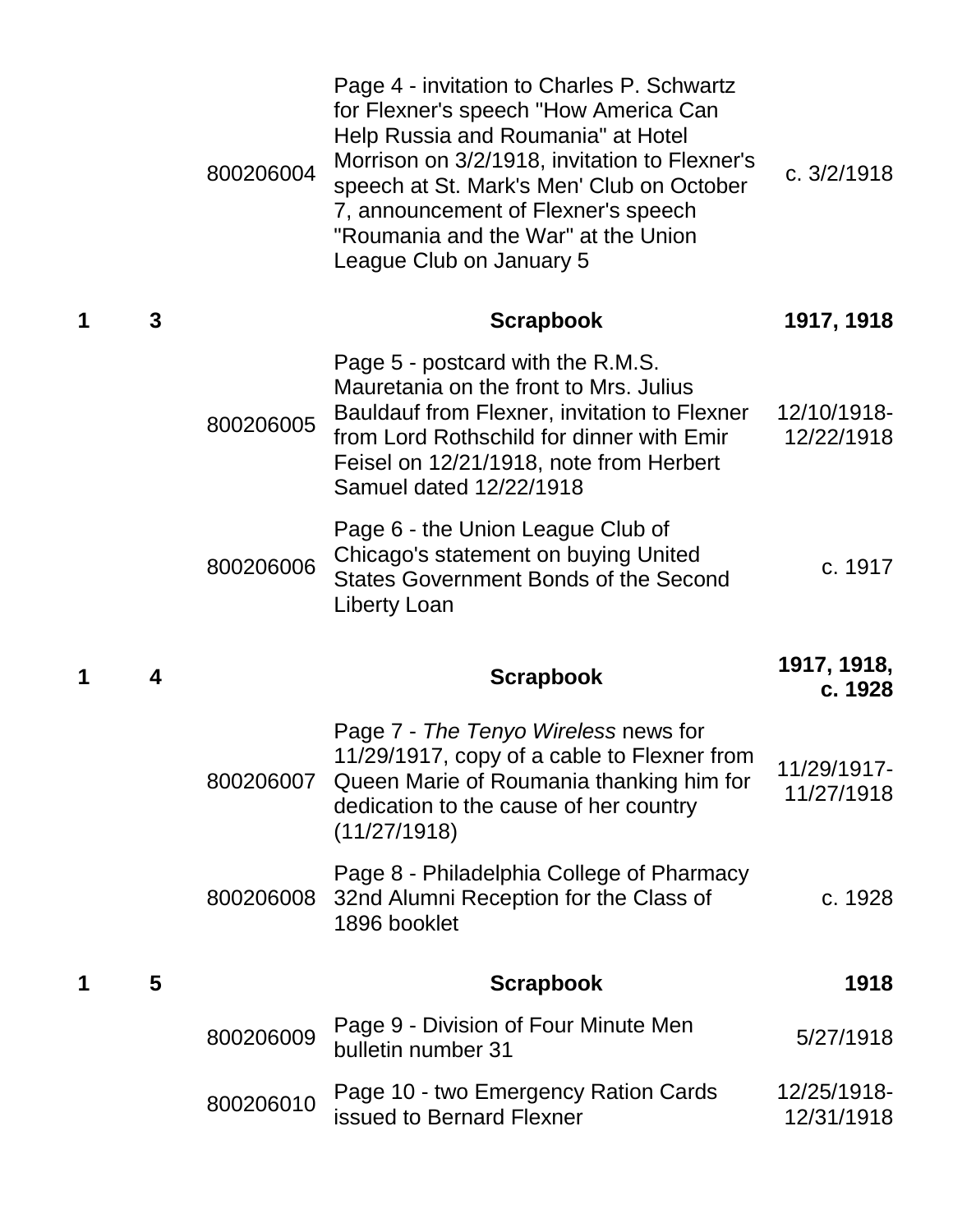| 1 | 6              |           | <b>Scrapbook</b>                                                                                                                                                                                                                                                                                                     | 1917                        |
|---|----------------|-----------|----------------------------------------------------------------------------------------------------------------------------------------------------------------------------------------------------------------------------------------------------------------------------------------------------------------------|-----------------------------|
|   |                | 800206011 | Page 11 - invitation to Flexner's speech on<br>"Roumania and the War" at La Salle Hotel<br>on March 9, thank you note to the Chairman<br>of the Red Cross Chapter of Henderson<br>County, Kentucky (12/7/1917), newspaper<br>clippings "Gold Medal for School Children"<br>and "Four Minute Talks for the Red Cross" | C.<br>12/7/1917             |
|   |                | 800206012 | Page 12 - newspaper clipping "Woman's<br>Club Notes" on the club in Henderson,<br>Kentucky; thank you letter from the<br>American Red Cross in Paris to the<br>Henderson County Chapter, with envelope<br>(12/16/1917)                                                                                               | C.<br>12/16/1917            |
| 1 | $\overline{7}$ |           | <b>Scrapbook</b>                                                                                                                                                                                                                                                                                                     | 1919                        |
|   |                | 800206013 | Page 13 - American Protective League<br>Honorable Discharge certificate                                                                                                                                                                                                                                              | 1/31/1919                   |
|   |                | 800206014 | Page 14 - application for identification card<br>in France signed 3/21/1919; nametag for<br>Mr. Henry Webster hand-dated 7/3/1919                                                                                                                                                                                    | 3/21/1919-<br>7/3/1919      |
| 1 | 8              |           | <b>Scrapbook</b>                                                                                                                                                                                                                                                                                                     | 1917, 1918                  |
|   |                | 800206015 | Page 15 - black and white photograph of an<br>Orthodox priest; black and white<br>photograph captioned "David R. Francis to<br>Major Bernard Flexner with sincere regard.<br>Petrograd Oct. 17th - 30th 1917"                                                                                                        | $9/17/1917$ -<br>10/30/1917 |
|   |                | 800206016 | Page 16 - Liberty Loan Organization<br>certificate naming Mrs. Julius Bauldauf as<br>County Chairman for Henderson County,<br>Kentucky                                                                                                                                                                               | 3/7/1918                    |